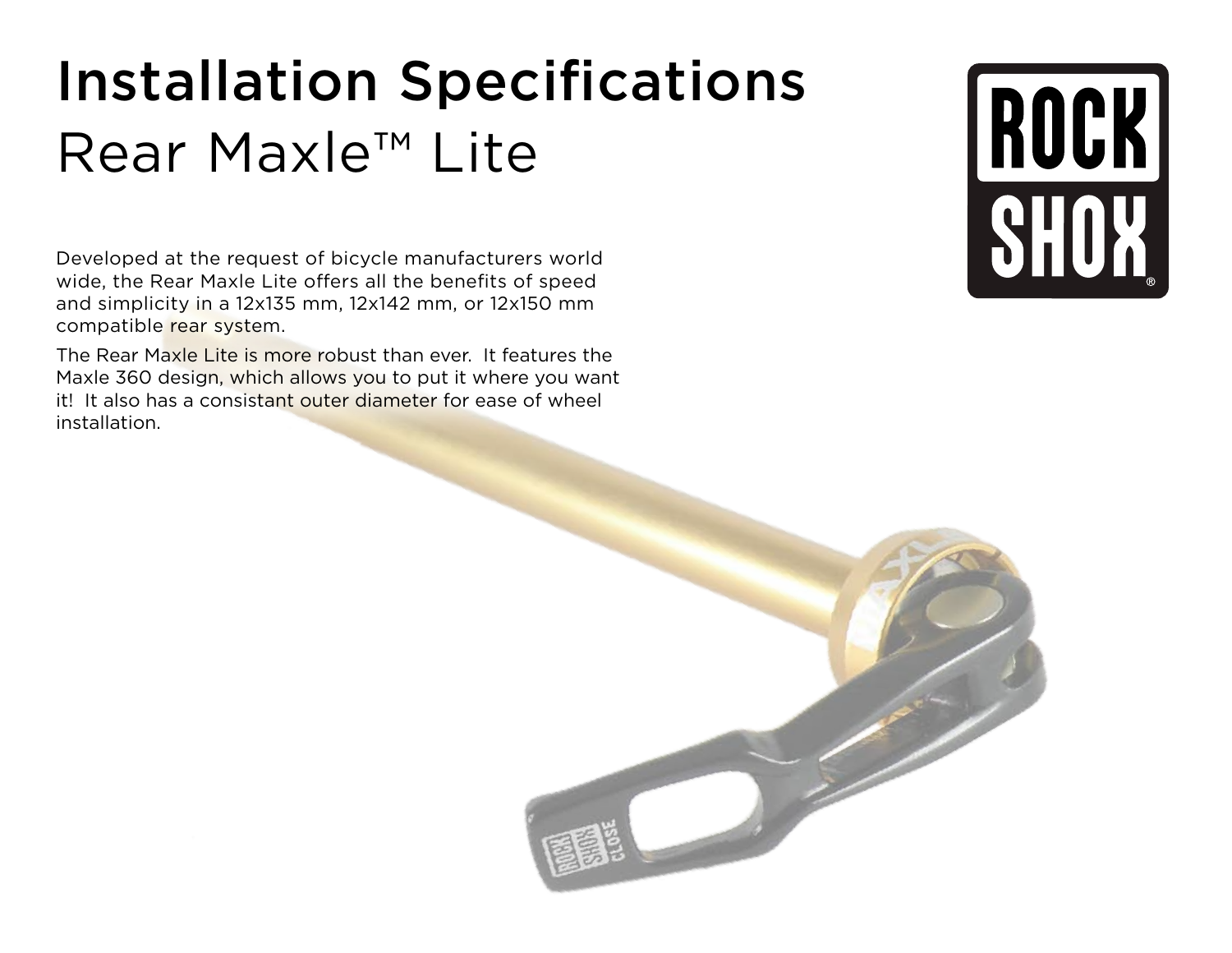## Rear Maxle™ Lite Specifications\*

|  |                            | $L$ (mm) |
|--|----------------------------|----------|
|  | Rear Maxle Lite, 135x12 mm | 167 mm   |
|  | Rear Maxle Lite, 142x12 mm | 174 mm   |
|  | Rear Maxle Lite, 150x12 mm | 182 mm   |

\*Drawings not to scale, all dimensions in millimeters unless otherwise stated





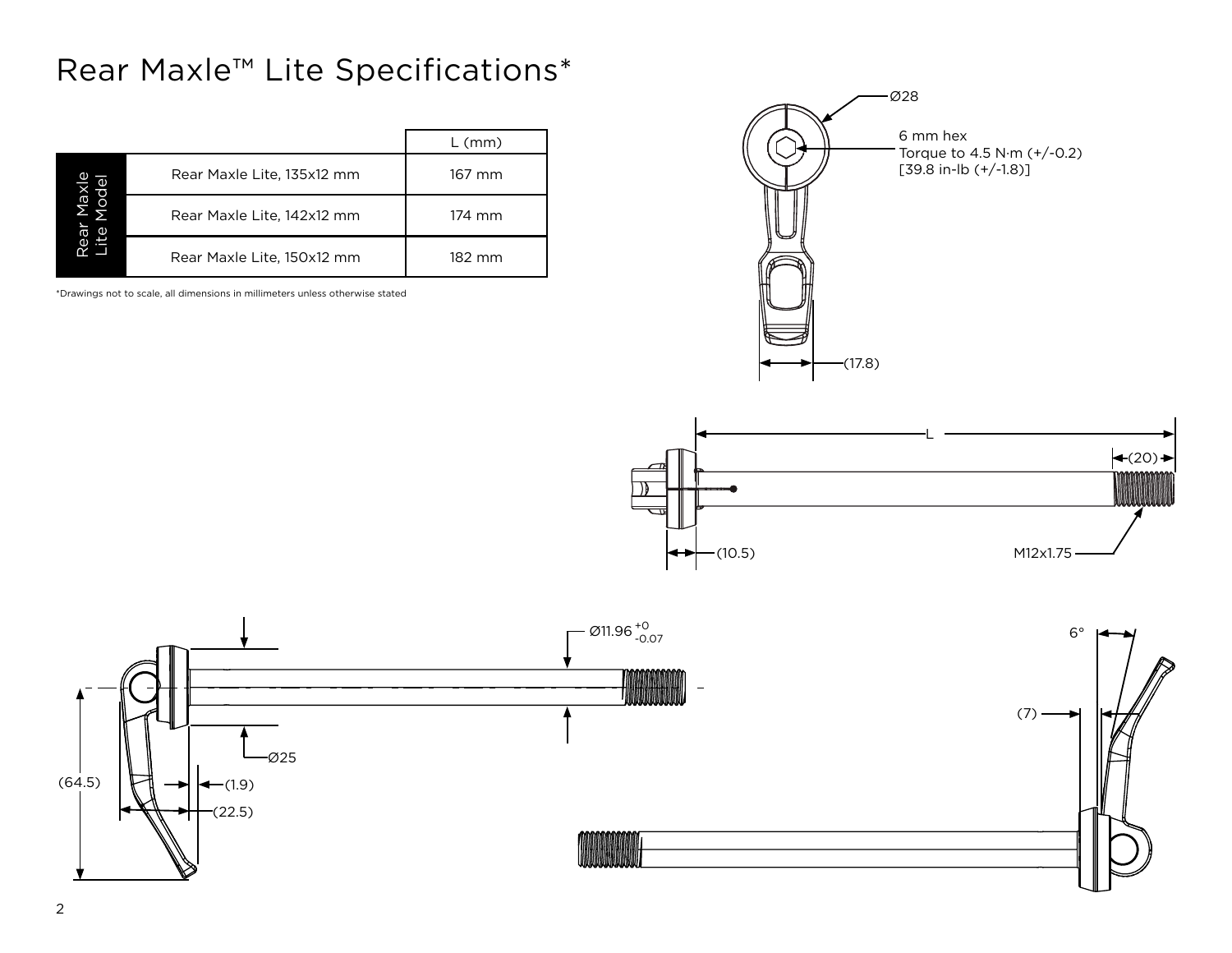## Rear Maxle™ Lite Specifications